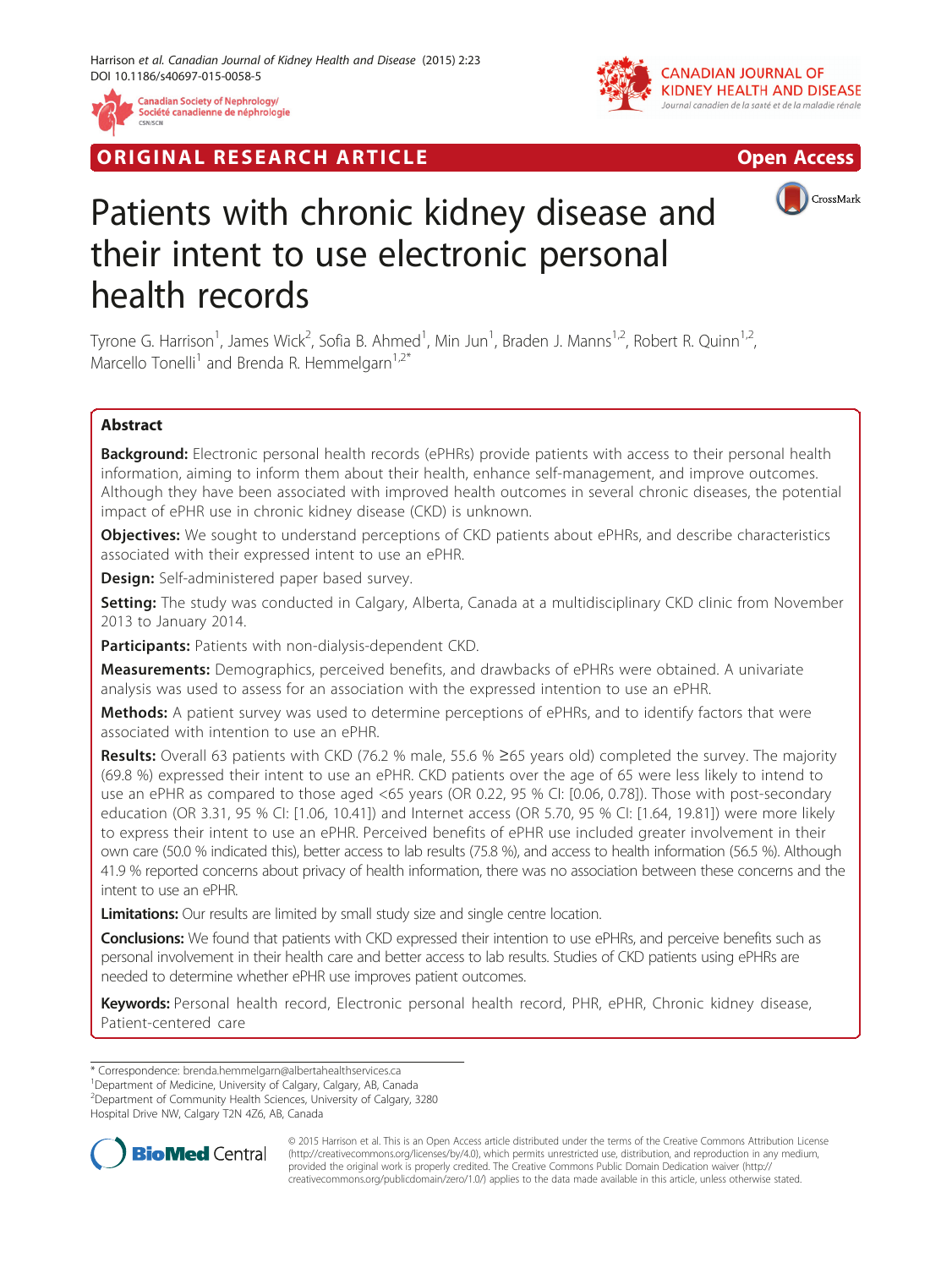# ABRÉGÉ

Contexte: Les fiches électroniques de santé individuelle offrent aux patients l'accès à l'information au sujet de leur santé personnelle, afin de les en informer, de favoriser l'autogestion, et d'améliorer les résultats sur leur santé. Bien que leur utilisation ait été associée à une amélioration des résultats sur la santé dans le cas de plusieurs maladies chroniques, les conséquences possibles de leur utilisation sur l'insuffisance rénale chronique (IRC) demeurent inconnues.

Objectifs: Nous avons cherché à connaître la manière dont les patients atteints d'IRC percoivent les fiches, de même qu'à décrire les caractéristiques associées à leur intention exprimée d'en utiliser une.

Type d'étude: Un questionnaire en version papier à remplir soi-même.

Contexte: L'étude a été réalisée à Calgary, en Alberta, au Canada, au sein d'une clinique multidisciplinaire de traitement de l'IRC, entre novembre 2013 et janvier 2014.

Participants: Des patients atteints d'IRC, non dépendants de la dialyse.

Mesures: On a obtenu des données démographiques, les avantages perçus, de même que les inconvénients associés à l'utilisation des fiches électroniques de santé individuelle. On a tenté d'établir, au moyen d'une analyse unidimensionnelle, une éventuelle association entre les données et l'intention exprimée par les participants d'utiliser une fiche électronique de santé individuelle.

Méthodes: On a sondé les participants afin de déterminer la manière dont ils percoivent les fiches électroniques de santé individuelle, et de cibler les facteurs associés à une éventuelle intention d'en utiliser une.

Résultats: Un total de 63 patients atteints d'IRC (76.2 % d'hommes, 55.6 % âgés de ≥ 65 ans) ont rempli le questionnaire. La majorité (69.8 %) a exprimé son intention d'utiliser une fiche électronique de santé individuelle. Les patients atteints d'IRC âgés de plus de 65 ans étaient moins susceptibles d'exprimer une intention d'utiliser une fiche électronique que les patients âgés de moins de 65 ans (RIA = 0.22, IC, 95 % [0.06–0.78]). Ceux qui détiennent une éducation postsecondaire (RIA = 3.31, IC, 95 % [1.06–10.41]) et qui ont accès à Internet (RIA = 5.70, IC, 95 % [1.64–19.81]) étaient plus susceptibles d'exprimer leur intention d'utiliser une fiche électronique de santé individuelle. Les avantages perçus liés à l'utilisation des fiches électroniques comprenaient une participation accrue des patients dans leurs soins (50.0 % l'ont indiqué), un accès amélioré aux résultats de laboratoire (75.8 %), et l'accès aux informations sur la santé (56.5 %). Bien que 41.9 % des patients aient rapporté leurs inquiétudes quant à la confidentialité des informations sur la santé, il n'y avait aucune association entre ces inquiétudes et l'intention des patients d'utiliser une fiche électronique de santé individuelle.

Limites de l'étude: Nos résultats sont limités en raison de l'étendue restreinte de l'étude et du fait que celle-ci ne couvre qu'un seul centre.

Conclusions: Nous avons trouvé que les patients atteints d'IRC avaient exprimé leur intention d'utiliser les fiches électroniques de santé individuelle, de même que les avantages perçus tels que la participation individuelle à leurs propres soins de santé et un meilleur accès aux résultats de laboratoire. Des études sur les patients atteints d'IRC qui utilisent les fiches électroniques de santé individuelle sont nécessaires afin de déterminer si l'utilisation de ces fiches améliore les résultats sur leur santé.

# What was known before

The use of ePHRs is associated with improved health outcomes in many chronic diseases.

## What this adds

CKD patients are interested in the use of ePHRs in their care. Many benefits are perceived, and although 41.9 % were concerned about health privacy, this was not associated with expressed intention (or lack of intention) to use an ePHR. Although those aged 65 or older were not as likely to express interest in an ePHR as their younger counterparts, this allows for targeted implementation of these technologies among those that may not use it otherwise.

## Background

There is increasing emphasis on the use of healthrelated technology to improve care and increase patient self-management of their conditions [\[1](#page-6-0)–[3](#page-6-0)]. Electronic health records are increasingly common and allow providers to record visit history, test results, medications, and treatment plans, among other functions [\[3](#page-6-0), [4\]](#page-6-0). There has been interest in allowing patient access to these electronic records, and the creation of electronic personal health records (ePHRs) to keep patients updated on the status of their health conditions and facilitate self-management of their medical conditions [[5, 6\]](#page-6-0). ePHRs offer more to patients than simply viewing test results; they allow for increased patient involvement in their own medical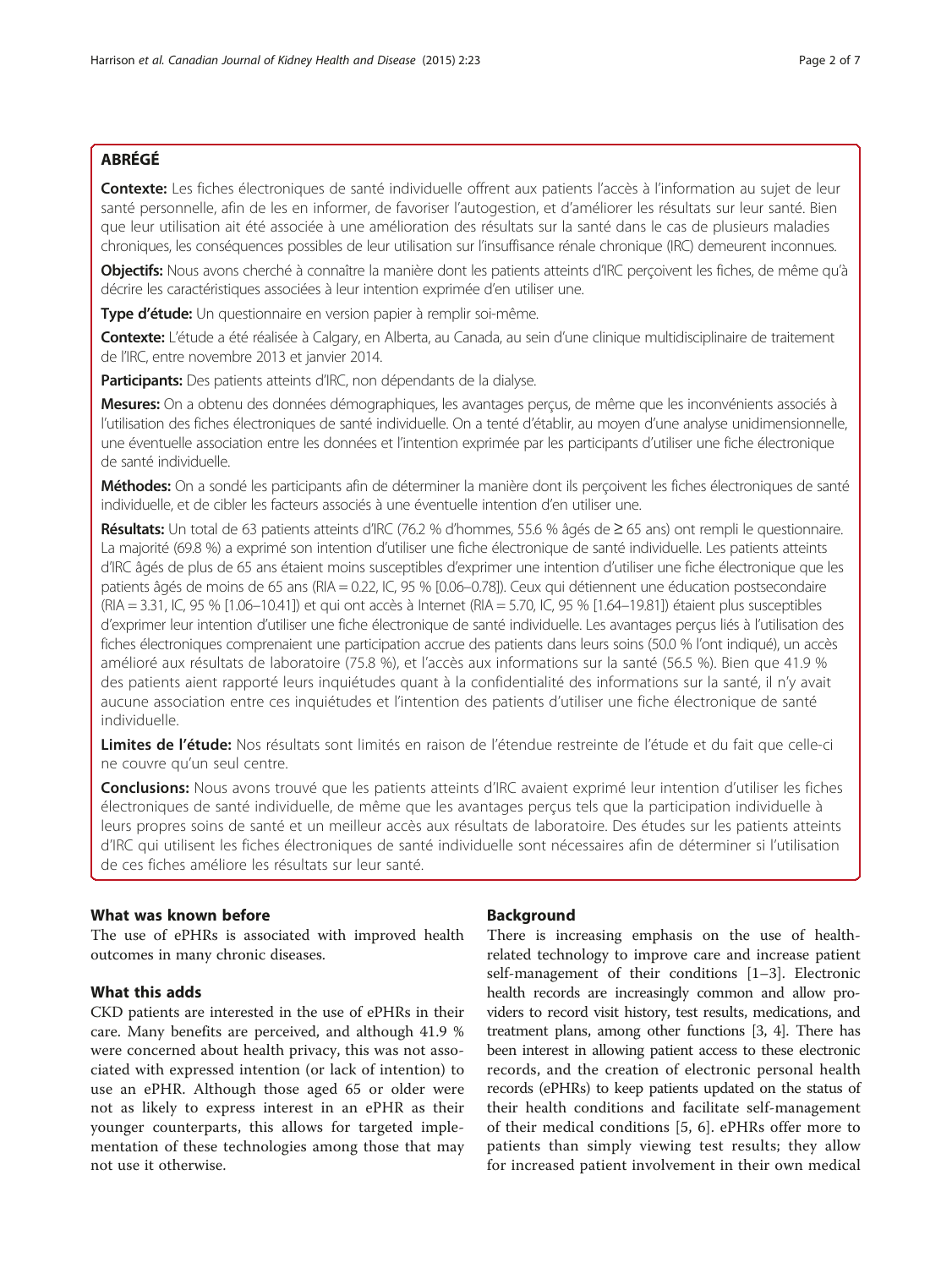decision-making in concordance with the goal of patientcentred care. This is in part related to widespread Internet use and ease of access that patients have to medical information in general [\[5, 7](#page-6-0)]. Recent studies suggest that patients who regularly use the Internet are more than three times more likely to search for health-related information on the Internet than from health care providers [[8\]](#page-6-0). This suggests a potentially important role for ePHRs.

Despite the increasing prevalence of older adults with chronic disease, and the emphasis on patient selfmanagement [\[9\]](#page-6-0), little research has been conducted regarding use of ePHRs. There are studies on ePHR use in diabetic populations, and among patients with prostate cancer and congestive heart failure, but information on factors associated with use of the ePHR is limited. Among patients with diabetes, ePHR use was associated with improvements in process of care measures including blood pressure and hemoglobin A1C [[10\]](#page-6-0). Use of ePHRs in patients with congestive heart failure [\[11\]](#page-6-0) and prostate cancer [\[12\]](#page-6-0) demonstrated benefit including improving user satisfaction, access to lab results, and increased communication with health care providers. Information on ePHR use in CKD populations is also limited, particularly in North America [[6\]](#page-6-0). Electronic health records utilized by physicians treating CKD have been shown to improve rates of AVF placement prior to starting dialysis, and initiate dialysis more often as an outpatient rather than emergent initiation in hospital [[13, 14](#page-6-0)]. Although these physician tools have been shown to be useful, patientutilized ePHRs have been recently identified as a new tool for use in CKD management as well [[3](#page-6-0), [6\]](#page-6-0). A cohort of 11,352 patients with CKD in the United Kingdom was studied recently after having access to an ePHR for several years [[15\]](#page-6-0). They were able to show that almost three quarters of patients that initially signed up persisted in using the ePHR for a median of 18.9 months. This level of patient uptake is almost double what has been described in other chronic diseases such as diabetes and hypertension [[16](#page-6-0), [17](#page-6-0)].

Patients with chronic kidney disease (CKD) may benefit from ePHRs due to their regular follow-up appointments, frequent tests, and need for education on disease and lifestyle topics [[18](#page-6-0)]. However to effectively implement ePHRs, patient perceptions are important to consider [[19](#page-6-0)]. We sought to investigate how ePHRs are perceived by patients with CKD, and to examine factors that are associated with their intent to use ePHRs.

### Methods

#### Study and questionnaire design

Non-dialysis dependent CKD patients attending a multidisciplinary CKD Clinic in Calgary, Alberta, Canada were invited to complete a questionnaire regarding their intended use and access to ePHRs. The survey was pilot-

tested for face validity and clarity with 5 CKD patients and 3 nephrologists, and modified based on their feedback. The survey included data on patient demographics (age, gender, education, self-rated health), details of personal health management (interest in maintaining records, method of record maintenance, access to internet/online tools, perceptions on the availability and adequacy of personal health information), and perceptions of ePHR use (potential benefits and drawbacks). In addition, patients were asked if they intended to use an ePHR if it were to become available through the clinic on a 5-point Likert scale from "strongly disagree" to "strongly agree." Ethics approval was granted by the Conjoint Health Research Ethics Board at the University of Calgary.

#### Setting and participant selection

We invited English-speaking and literate patients at the outpatient multidisciplinary CKD clinic in Calgary to participate in the paper-based survey over a three-month period (Nov 2013–Jan 2014). The clinic includes nephrologists, nurse clinicians, pharmacists, dieticians, and social workers that use a case management approach to care for patients with CKD [\[20\]](#page-6-0). Eligible patients were non-dialysis dependent, with estimated glomerular filtration rates (eGFRs) of less than 60 mL/min/1.73  $m^2$ . We did not collect data on patients who refused to complete the survey.

### Data analysis

Descriptive statistics were used to summarize patient characteristics and perceived benefits and concerns with ePHR use. Intention to use the ePHR was determined by responding "agree" or "strongly agree" when asked if they intend to use the ePHR if it became available. Univariate analysis was undertaken to determine the association between each variable and participants' expressed intent to use an ePHR. We were unable to undertake multivariable analysis due to the study size. Analyses were conducted using STATA, version 11.2 [\[21\]](#page-6-0).

# Results

## Descriptive results

A total of 63 patients completed the survey. Characteristics of participants are presented in Table [1](#page-3-0), stratified by their expressed intent to use an ePHR. Overall, the majority of participants were 65 years of age or older (55.6 %), male (76.2 %), and had at least some post-secondary education (51.6 %). Over half (52.4 %) rated their health as fair or poor. The majority of participants (76.2 %) reported regular use of the Internet, and believed patients should have access to their own medical information (75.8 %). Importantly, 69.8 % of our patient group intended to use an ePHR if it became available.

Among participants that expressed their intent to use the ePHR if made available, the majority were younger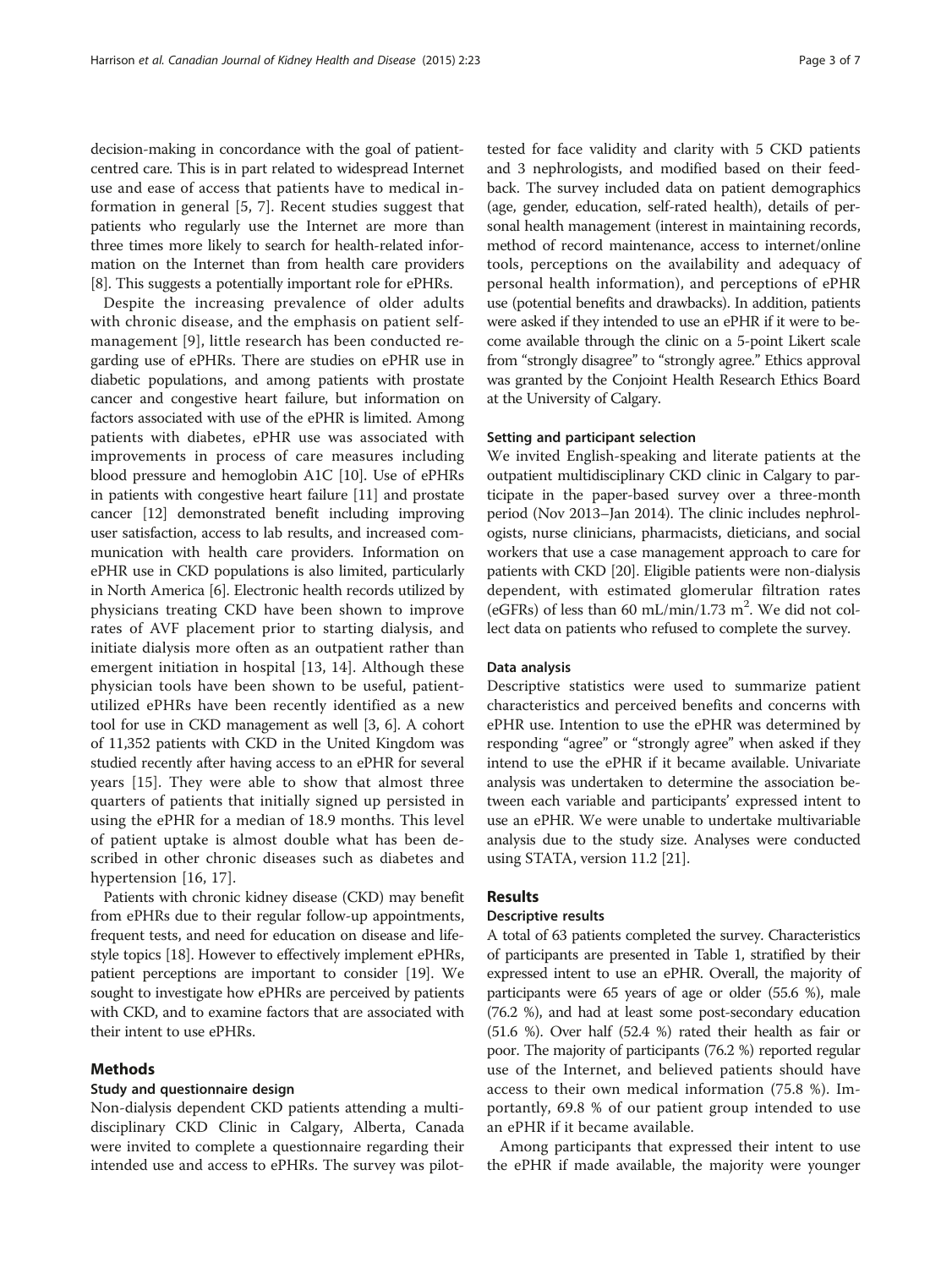<sup>a</sup>Some participants did not respond to all questions. Percentages were calculated based on the number of respondents for each question

than 65 years of age (54.5 %), with an equal distribution of males and females (Table 1). The majority of patients who expressed interest in ePHR use had post-secondary education (60.5 %), perceived their health as fair or poor (59.1 %), currently used the Internet (86.4 %), and believed that patients should have access to personal medical information (88.6 %).

Among participants that indicated they did not intend to use an ePHR, the majority were age 65 and older (78.9 %) (Table 1). Most did not have post-secondary education (68.4 %), and half currently used the Internet (52.6 %). Only 42.1 % believed that patients should have access to their medical information.

## Perceived benefits and drawbacks of ePHR Use

Patients were asked about potential benefits and drawbacks of ePHR use. Overall, 56.5 % of patients reported the benefit of having access to general health information (Fig. [1a](#page-4-0)). When separated based on intent to use the ePHR, 70.5 % of those who intended to use an ePHR thought this was a benefit, compared with 22.2 % of those who did not express intent to use the ePHR. Similarly, 84.4 % of those who intended to use an ePHR thought access to lab results was a key benefit, while 75.8 % of the cohort as a whole felt this was a key

benefit. Half (50.0 %) of the total group felt that more personal involvement was a benefit, and this number increased to and 63.6 % among those who intended to use the ePHR. Patients who did not convey intent to use the ePHR did not report anticipated benefit of ePHR use as often, with 44.4 % reporting no anticipated benefit.

With respect to potential drawbacks of ePHR use, lack of Internet access or use was not perceived to be a major drawback (12.9 %), nor was anxiety about results (9.7 %) (Fig. [1b\)](#page-4-0). Privacy of health records was the most common concern noted regarding ePHR use in our survey population, with 41.9 % reporting this as a potential concern.

## Factors associated with expressed intention to use an ePHR

In a univariate analysis, older age (≥65 years) was associated with a lower likelihood of expressed intent to use an ePHR (OR 0.22, 95 % CI: [0.06, 0.78]), while there was no association between gender or self-perceived health and intent to use the ePHR (Table [2\)](#page-5-0). Patients with post-secondary education were more than three times as likely to indicate they intended to use the ePHR compared to those with lower levels of education (OR 3.31, 95 % CI: [1.06, 10.41]). Internet access was also significantly associated with greater expressed intent to use an ePHR (OR 5.7, 95 % CI: [1.64, 19.81]).

The perceived benefit of greater personal involvement in healthcare was associated with expressed intent to use (OR 8.35, 95 % CI: [2.31, 30.20]), as was the benefit of access to health information (OR 9.75, 95 % CI: [2.62, 36.34]). Likewise, the perceived benefit of access to lab results was associated with intention to use the ePHR (OR 8.75, 95 % CI: [2.19, 34.90]). With respect to drawbacks of the ePHR, concern over the necessity of Internet use, and anxiety over test results were not associated with participants indicating they intended to use the ePHR. Despite the prevalent concern over health record privacy, there was no association between this concern and expressed intent or lack of intent to use ePHRs.

# **Discussion**

In our survey of patients with CKD managed in a multidisciplinary clinic, we found that the majority of respondents felt that patients should have access to their personal health information, and almost three-quarters indicated that they would use an ePHR if it were available.

Our results suggest that CKD patients who are younger, have post-secondary education, and have access to the Internet are more likely to express interest in using an ePHR, while gender and perceived health status were not associated with expressed intent to use an ePHR. Our results regarding age are consistent with results of more than ten thousand patients looking at the association between ePHR use and diabetic control, with younger patients being

Table 1 Baseline characteristics; overall and by expressed intent to use the ePHR<sup>a</sup>

<span id="page-3-0"></span>

| Harrison et al. Canadian Journal of Kidney Health and Disease (2015) 2:23 | Page 4 of 7 |
|---------------------------------------------------------------------------|-------------|
|---------------------------------------------------------------------------|-------------|

| Characteristic                                                      | Overall   | Intend to use<br>ePHR $n = 44$ | Don't intend to<br>use ePHR $n = 19$ |  |
|---------------------------------------------------------------------|-----------|--------------------------------|--------------------------------------|--|
|                                                                     | N(% )     | N(%)                           | N(% )                                |  |
| Age                                                                 |           |                                |                                      |  |
| <65 Years                                                           | 28 (44.4) | 24 (54.5)                      | 4(21.1)                              |  |
| $\geq 65$ Years                                                     | 35 (55.6) | 20(45.5)                       | 15 (78.9)                            |  |
| Gender                                                              |           |                                |                                      |  |
| Male                                                                | 48 (76.2) | 34 (77.3)                      | 14(73.7)                             |  |
| Female                                                              | 15(23.8)  | 10(22.7)                       | 5(26.3)                              |  |
| Education                                                           |           |                                |                                      |  |
| No Post-secondary                                                   | 30 (48.4) | 17 (39.5)                      | 13 (68.4)                            |  |
| Post-secondary                                                      | 32 (51.6) | 26(60.5)                       | 6(31.6)                              |  |
| Self-Perceived Health                                               |           |                                |                                      |  |
| Fair or Poor                                                        | 33 (52.4) | 26 (59.1)                      | 7(36.8)                              |  |
| Good to Excellent                                                   | 30 (47.6) | 18 (40.9)                      | 12(63.2)                             |  |
| Current use of Internet                                             |           |                                |                                      |  |
| No                                                                  | 15(23.8)  | 6(13.6)                        | 9(47.4)                              |  |
| Yes                                                                 | 48 (76.2) | 38 (86.4)                      | 10(52.6)                             |  |
| Believe patients should have access to personal medical information |           |                                |                                      |  |
| No                                                                  | 15 (24.2) | 5 (11.4)                       | 10(52.6)                             |  |
| Yes<br>$a^{\prime}$<br>$\cdots$<br>$\cdots$                         | 47 (75.8) | 39 (88.6)<br>$\sim$ 10 $-$     | 8(42.1)                              |  |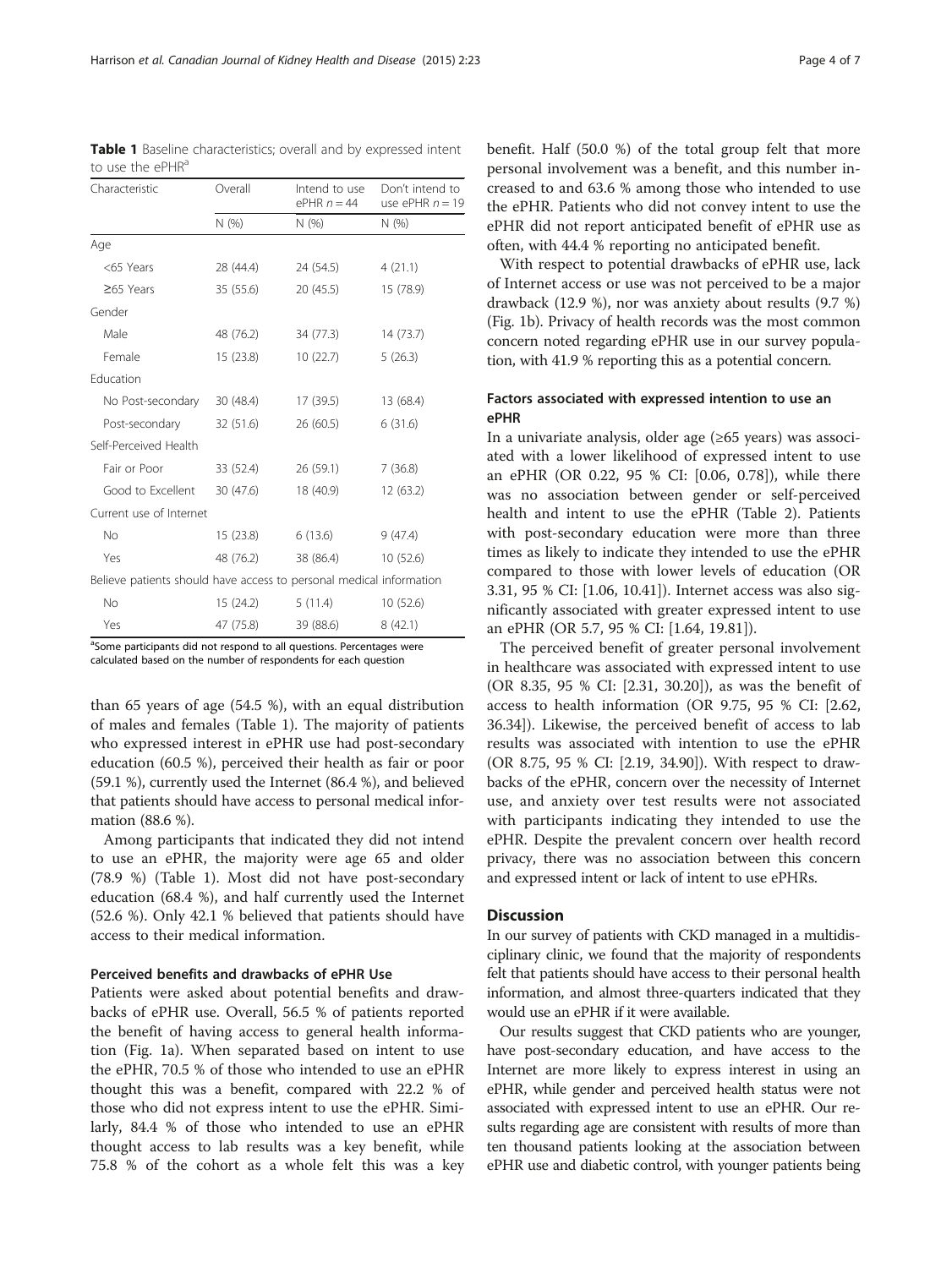<span id="page-4-0"></span>

more likely to use an ePHR [\[10](#page-6-0)]. It is well known that older adults are selective in their uptake of modern information technologies [[22](#page-6-0), [23](#page-6-0)], which has important implications for implementation of ePHRs in the CKD population, in particular. In a UK study that looked at ePHR uptake in CKD patients, they found that the younger cohorts of patients had greater persistent ePHR use over the observed four years of use when compared to the patients greater than 75 years of age, findings which are consistent with ours [[15\]](#page-6-0). There is some evidence, however, that identifies the elderly as being more capable of using health-related technology than ever before. Recently, a group of Taiwanese patients with prostate cancer was given a quality-of-life questionnaire both in paper and electronic form [[24](#page-6-0)]. Although almost 80 % had no prior computer use, 87.0 % of patients over 70 years old felt the electronic survey was easy to use, and 59.2 % preferred the electronic version. This trend persisted even among those who had never used a computer before. Despite a proportion of our CKD patients being elderly and not having Internet access or using computers, they still may be able to successfully utilize the ePHR as evidenced by this study. In addition, the data suggest that patients with higher levels of education were more likely to intend to use ePHRs, which is similar to the aforementioned diabetic population with ePHR access. This information may prove important for the targeted introduction of ePHRs in the future in CKD. In particular, our study has identified an important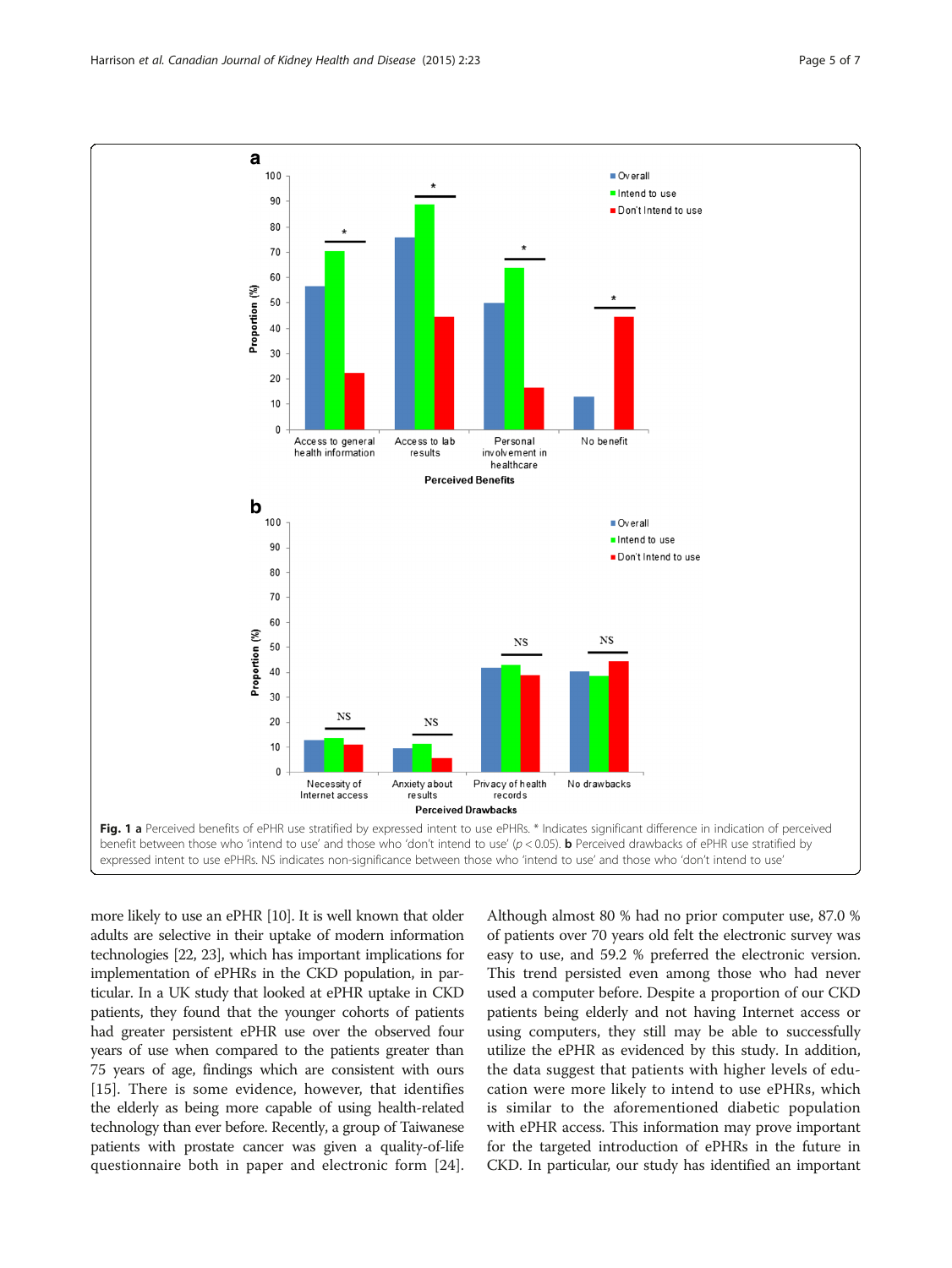| Characteristic                          | <b>OR</b> | 95 % Confidence<br>interval |
|-----------------------------------------|-----------|-----------------------------|
| Demographics                            |           |                             |
| Age                                     |           |                             |
| <65 years                               | Reference |                             |
| $\geq$ 65 years                         | $0.22*$   | (0.06, 0.78)                |
| Education                               |           |                             |
| No post-secondary                       | Reference |                             |
| Post-secondary                          | $3.31*$   | (1.06, 10.41)               |
| Self Perceived Health                   |           |                             |
| Fair/Poor                               | Reference |                             |
| Good to Excellent                       | 0.40      | (0.13, 1.22)                |
| Gender                                  |           |                             |
| Male                                    | Reference |                             |
| Female                                  | 0.82      | (0.24, 2.85)                |
| Has Internet Access                     |           |                             |
| No                                      | Reference |                             |
| Yes                                     | $5.7***$  | (1.64, 19.81)               |
| Benefits                                |           |                             |
| More personal involvement               |           |                             |
| No                                      | Reference |                             |
| Yes                                     | $8.35***$ | (2.31, 30.20)               |
| Access to general health<br>information |           |                             |
| <b>No</b>                               | Reference |                             |
| Yes                                     | $9.75***$ | (2.62, 36.34)               |
| Access to lab results                   |           |                             |
| No                                      | Reference |                             |
| Yes                                     | $8.75***$ | (2.19, 34.90)               |
| Drawbacks                               |           |                             |
| Necessity of Internet Access            |           |                             |
| No                                      | Reference |                             |
| Yes                                     |           | 1.26 (0.23, 6.94)           |
| Privacy of records                      |           |                             |
| No                                      | Reference |                             |
| Yes                                     | 2.18      | (0.24, 20.09)               |
| Anxiety about results                   |           |                             |
| <b>No</b>                               | Reference |                             |
| Yes                                     | 1.19      | (0.39, 3.66)                |

<span id="page-5-0"></span>**Table 2** Univariate odds ratios for the association of demographics and perceptions of ePHRs with expressed intent to use the ePHR

 $*p < 0.05; **p < 0.01$ 

subgroup of elderly, less-educated patients without Internet access, whereby resources may be directed to ensure they are educated and able to utilize the ePHR.

Although not statistically significant, we found that patients with a lower perceived health status intended

to use the ePHR more often. This is similar to patients with congestive heart failure, where those with worse symptoms were more likely to use an ePHR [\[11](#page-6-0)]. We also found that patients that identified the benefits of greater personal involvement in their healthcare, greater access to health information and lab results had greater expressed intent to use ePHRs. A Canadian consumer survey of ePHR perceptions found that perceived usefulness of the ePHR was the single most important factor for intention to use [[25](#page-6-0)]. Similar results were also reported in a study of US military personnel [[4](#page-6-0)]. These studies support the proposition that patients who perceive benefits of the ePHR will use it when it becomes available. As most of our patients identified numerous benefits to an ePHR, perhaps this will translate to ePHR use as well.

Although a large proportion of our participants (41.9 %) identified the concern of health information privacy, this was not associated with patient's expressed intent or lack of intent to use ePHRs. The level of concern over privacy reported in the literature varies. Only 6 % of a Canadian prostate cancer cohort reported that they were concerned with privacy after implementation of the ePHR [[12](#page-6-0)]. Among a cohort of 3874 military veteran patients using an ePHR, 32.9 % reported concern over privacy at baseline, which increased to 36.6 % after a year of ePHR use  $(p < 0.001)$  [[26](#page-6-0)]. Although the concerns over privacy were shown to significantly increase after ePHR implementation, the effect on ePHR utilization rates or patient outcomes is unclear.

The results of our study should be interpreted in light of its limitations. Our study was limited by a small sample size from a single centre, which may have contributed to the lack of statistical significance for some of our variables. Sample size also limited the ability to complete a multivariate analysis of variables associated with expressed intent to use. Larger studies are needed to investigate this further. Currently, large CKD registries are being developed in North America with the intent of analyzing the benefit and impact of health care provider electronic health records and ePHRs [\[3](#page-6-0)]. Although our study focused on patients in a single CKD clinic, the patient demographics are similar to CKD patients in much larger cohort studies in North America [\[27\]](#page-6-0). Importantly, the difference between expressed intent to use the ePHR and actual adoption of the ePHR has yet to be investigated.

### Conclusions

Our findings suggest that patients with CKD were interested in accessing their personal health information and expressed intent to use ePHRs, if available. Perceived benefits of ePHR use included greater involvement in personal health care and better access to health information and lab results. Factors such as security, anxiety about their results, and lack of Internet access did not affect their expressed